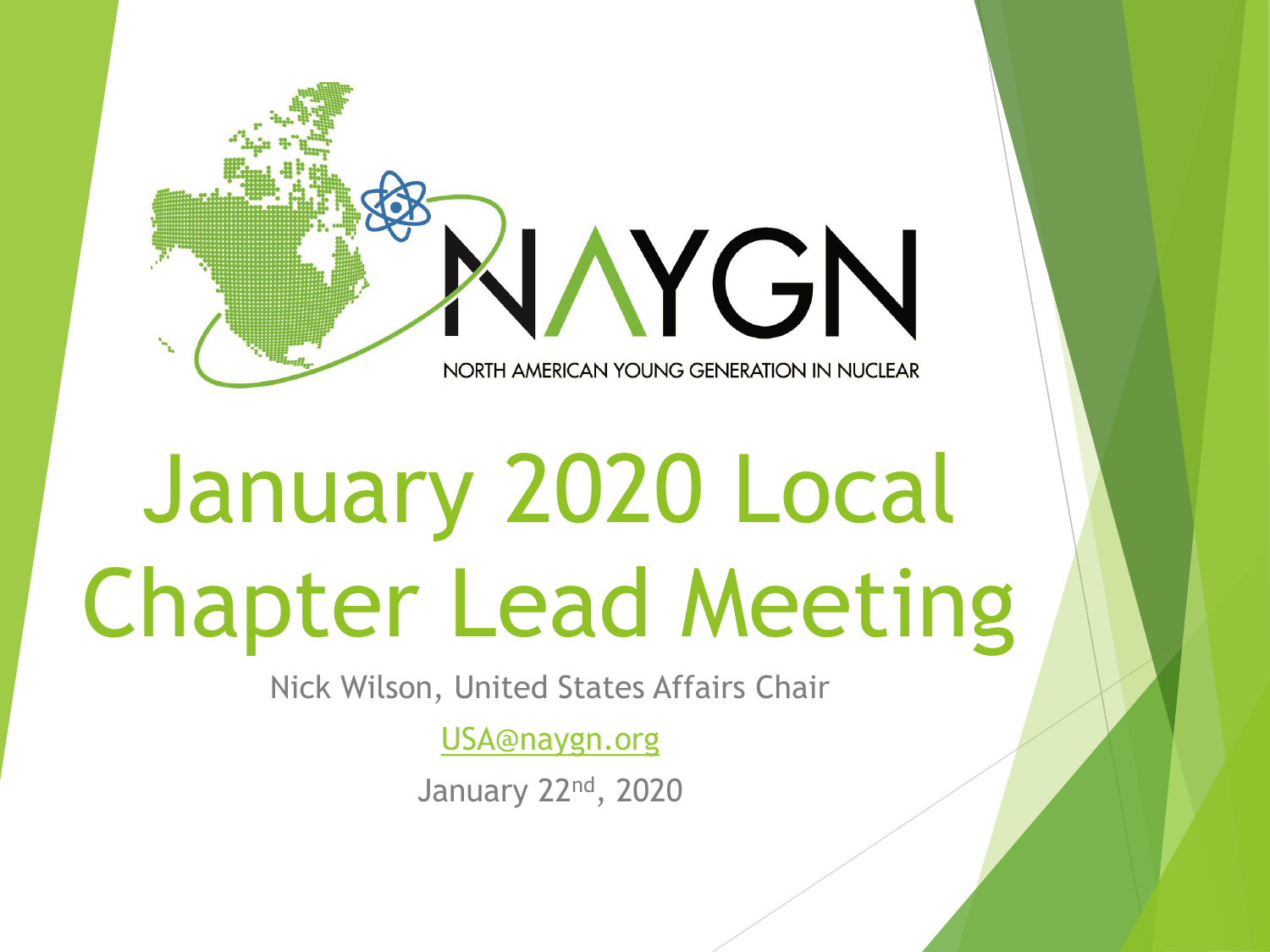#### Agenda

- **Metrics**
- Nuclear Energy Assembly
- Core Nominations
- Annual Awards
- Strategic Plan
- PD Update NAYGN Book Club
- PI Social Media Contest
- Social Media Contest
- ▶ Open discussion with NAYGN President

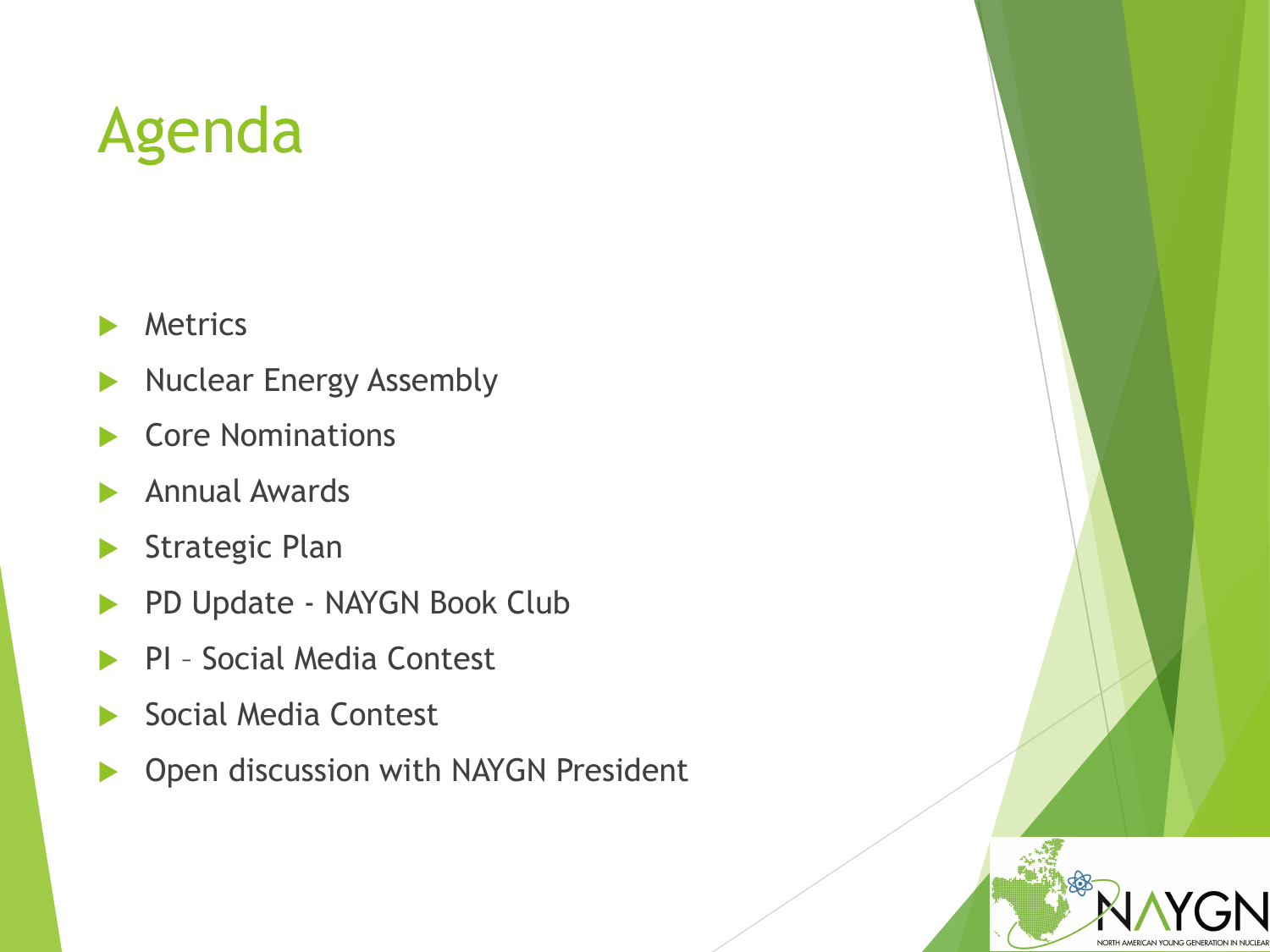#### 2019 Metrics

- <https://naygn.org/local-chapters/metrics/>
- Preliminary total: 89,992 (2018: 89,627)
- Reach: 146,564 People!! (2018: 125,366)
- Any forgotten metrics for 2019, enter NOW! Contact me!



NORTH AMERICAN YOU

2019 Live Metrics Total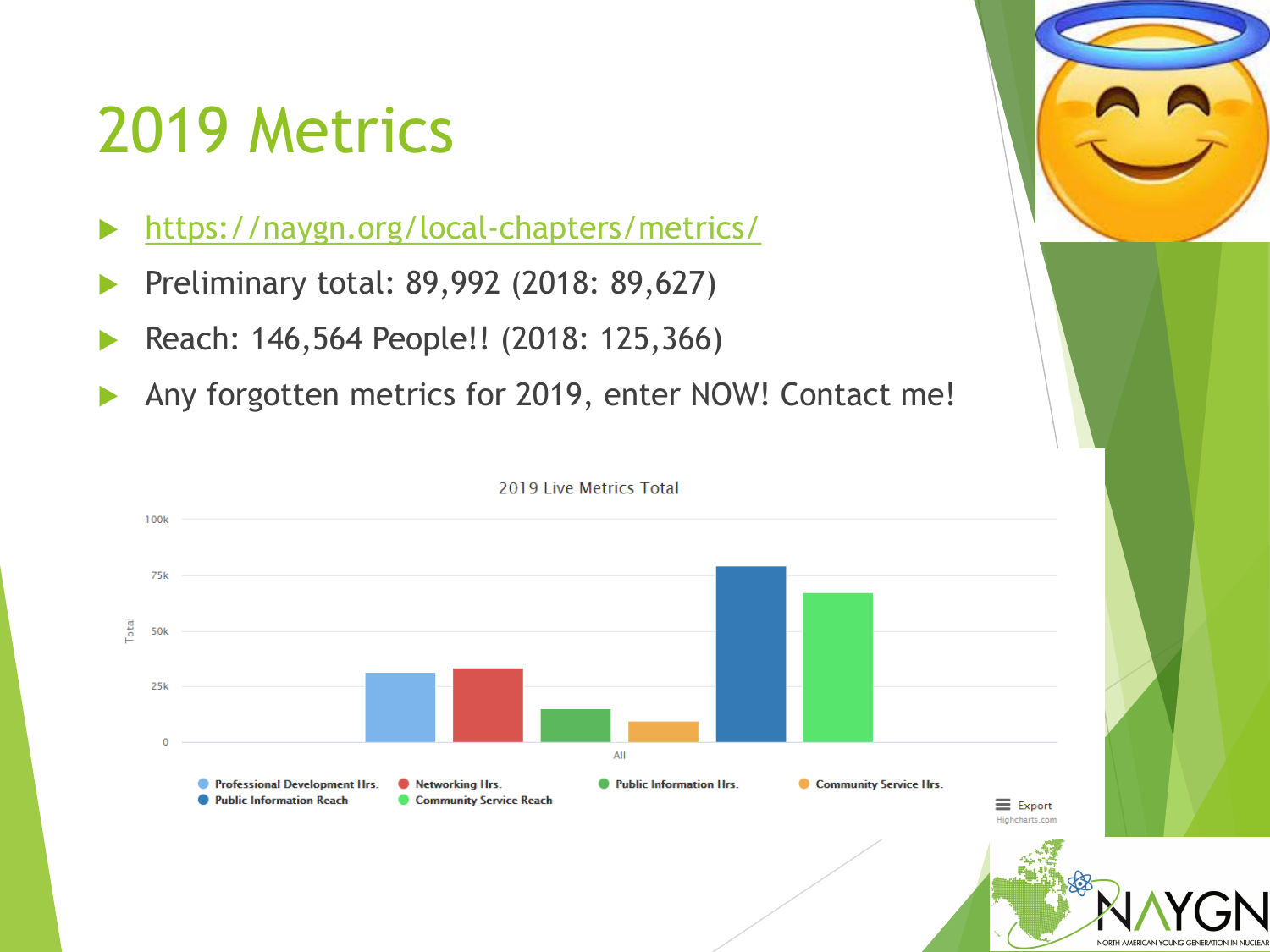#### 2020 Metrics

- <https://naygn.org/local-chapters/metrics/>
- Don't forget to start entering your metrics :P
- Feedback from 2019:
	- $\blacktriangleright$  Keep region/chapter when hit submit new
		- Being worked on by vendor
	- 12/31/19 defaults to 12/31/0019
		- $\blacktriangleright$  Placing a support request with vendor
	- Doesn't take decimals, 12.5 -> 125

 $\blacktriangleright$  Fixed!

What else?

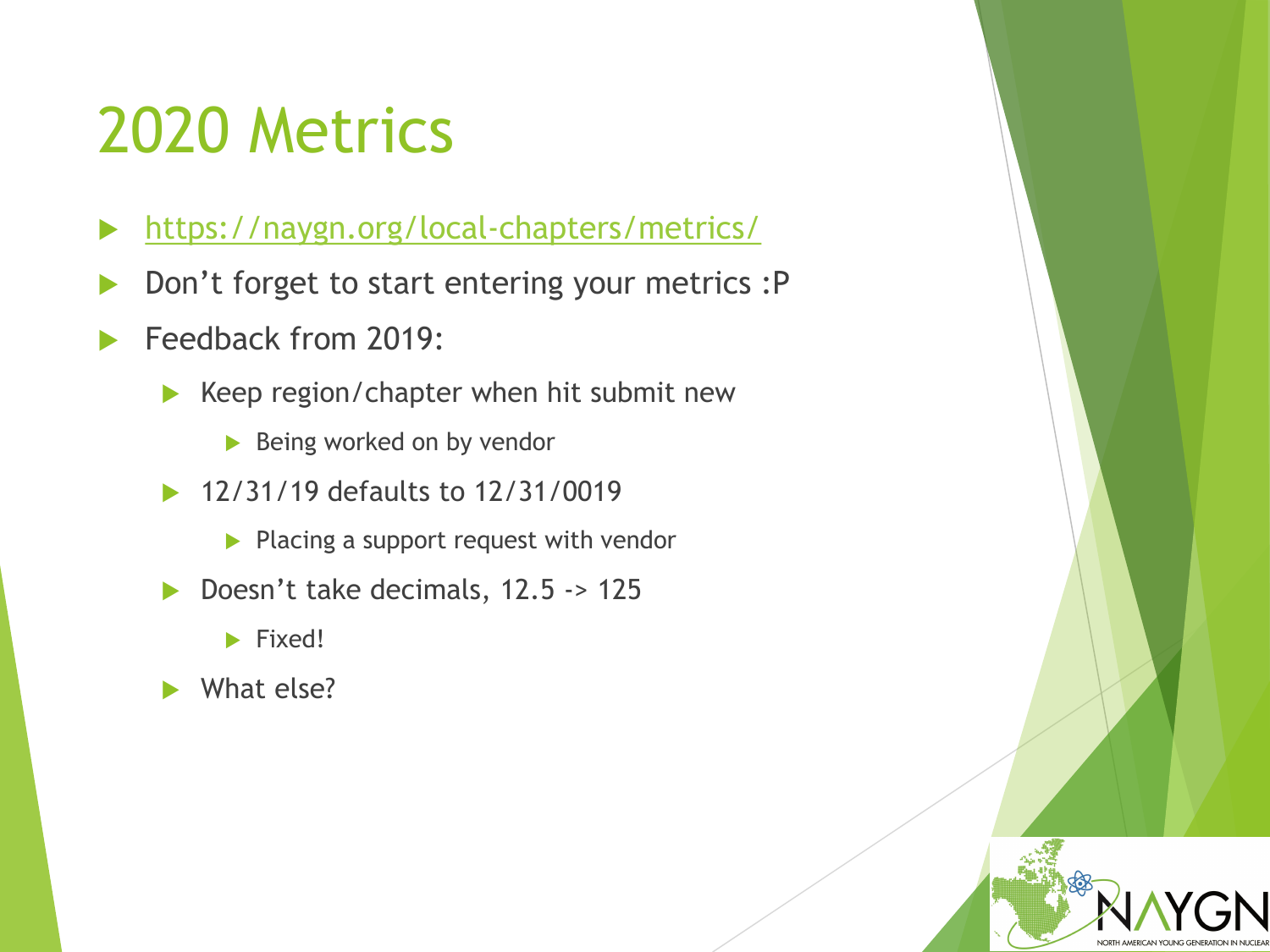#### 2020 Nuclear Energy Assembly and NAYGN National Conference

- <https://www.nei.org/conferences/nuclear-energy-assembly/>
- May 20th to 22nd, at the Grand Hyatt in Washington DC
- NAYGN events the day before including LCL Symposium
- LCL Symposium May 19<sup>th</sup> tentatively beginning at 8 am.
- Registration open, NAYGN prices:

| <b>REGISTRATION TYPE</b>                                                            | <b>MEMBER</b> |
|-------------------------------------------------------------------------------------|---------------|
| <b>Early Bird Registration</b><br>Registrations received on or before<br>February 9 | \$835         |
| <b>Advanced Registration</b><br>Registrations received after February 9             | \$935         |
| <b>Regular Registration</b><br><b>Registrations received after April 29</b>         | \$1,060       |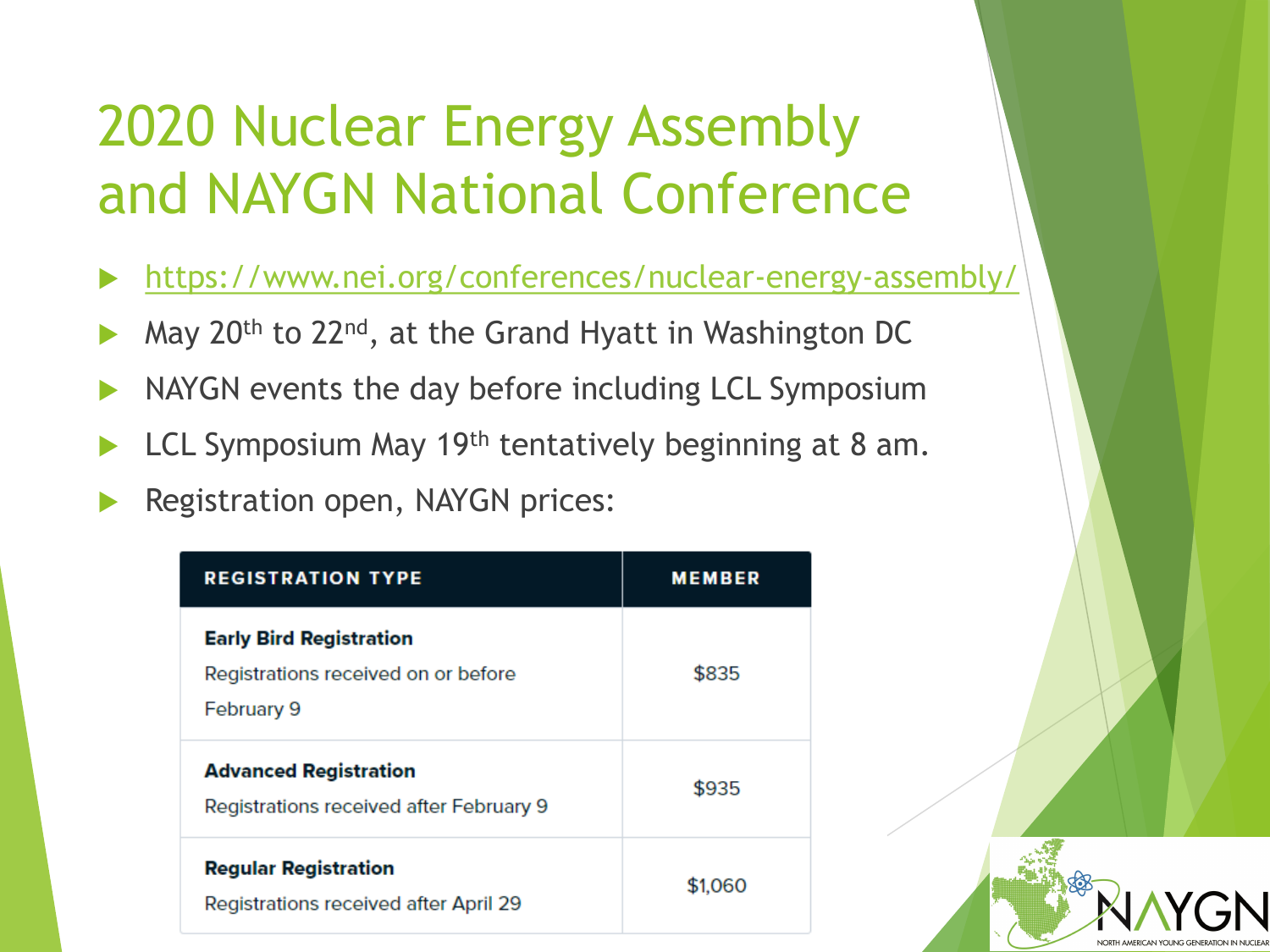## Core Nominations Open

- Interested in helping lead NAYGN?
	- Nominations accepted through February 7th
	- Reach out to Christine Johnsen, [past-president@naygn.org](mailto:past-president@naygn.org)
	- **Positions open:** 
		- ▶ Vice President, Treasurer, Canadian Affairs Chair, Professional Development

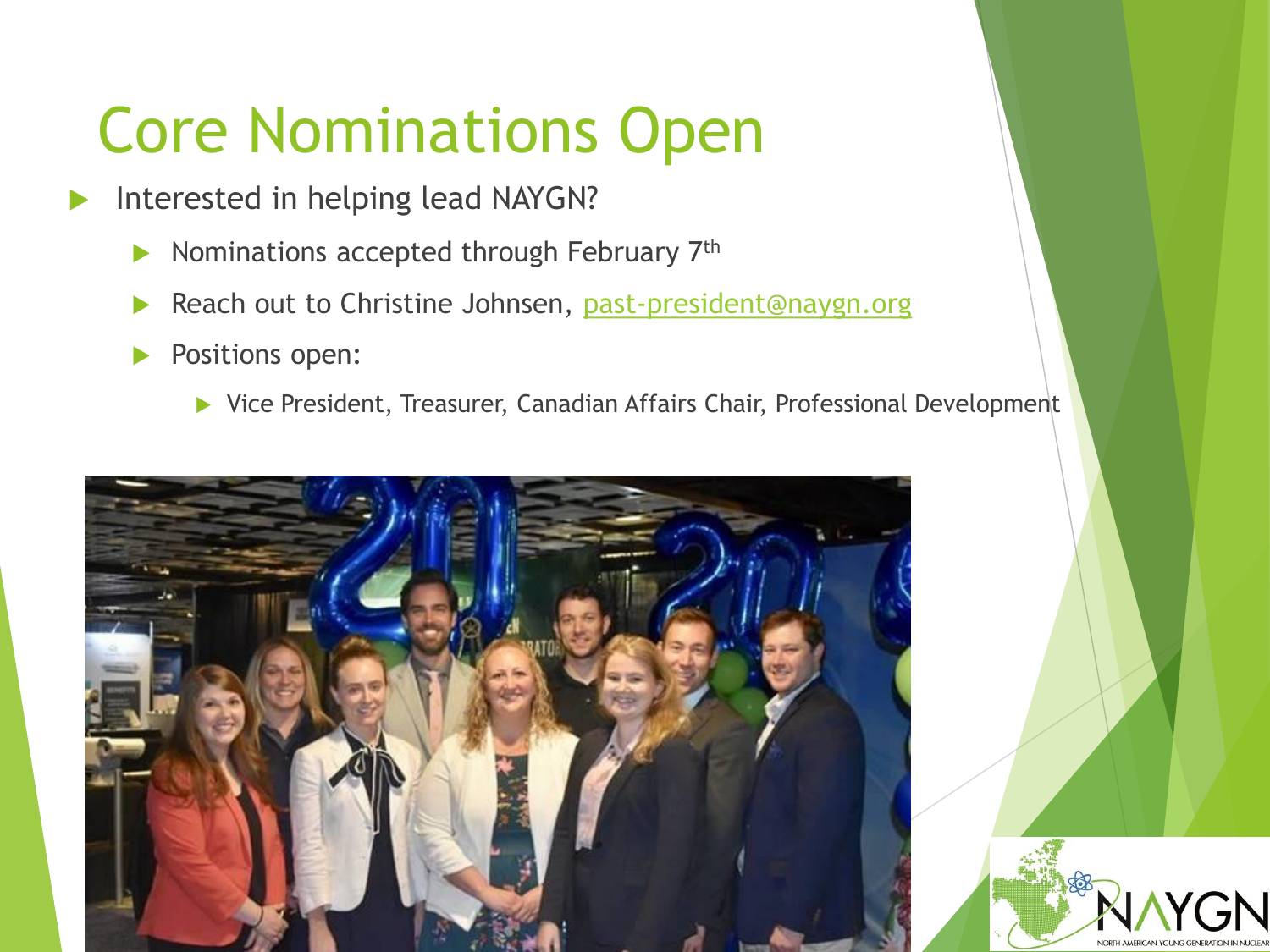#### Annual Awards

- $\blacktriangleright$  Nominations are open for qualifying activities performed during the 2019 calendar year. The following awards are available for nominations:
	- Best Chapter in Region
	- Best Chapter in Knowledge Transfer and Retention
	- Best Chapter in Public Information
	- Best Chapter in Professional Development
	- Individual Achievement Award
	- Future Award
	- Founder's Award

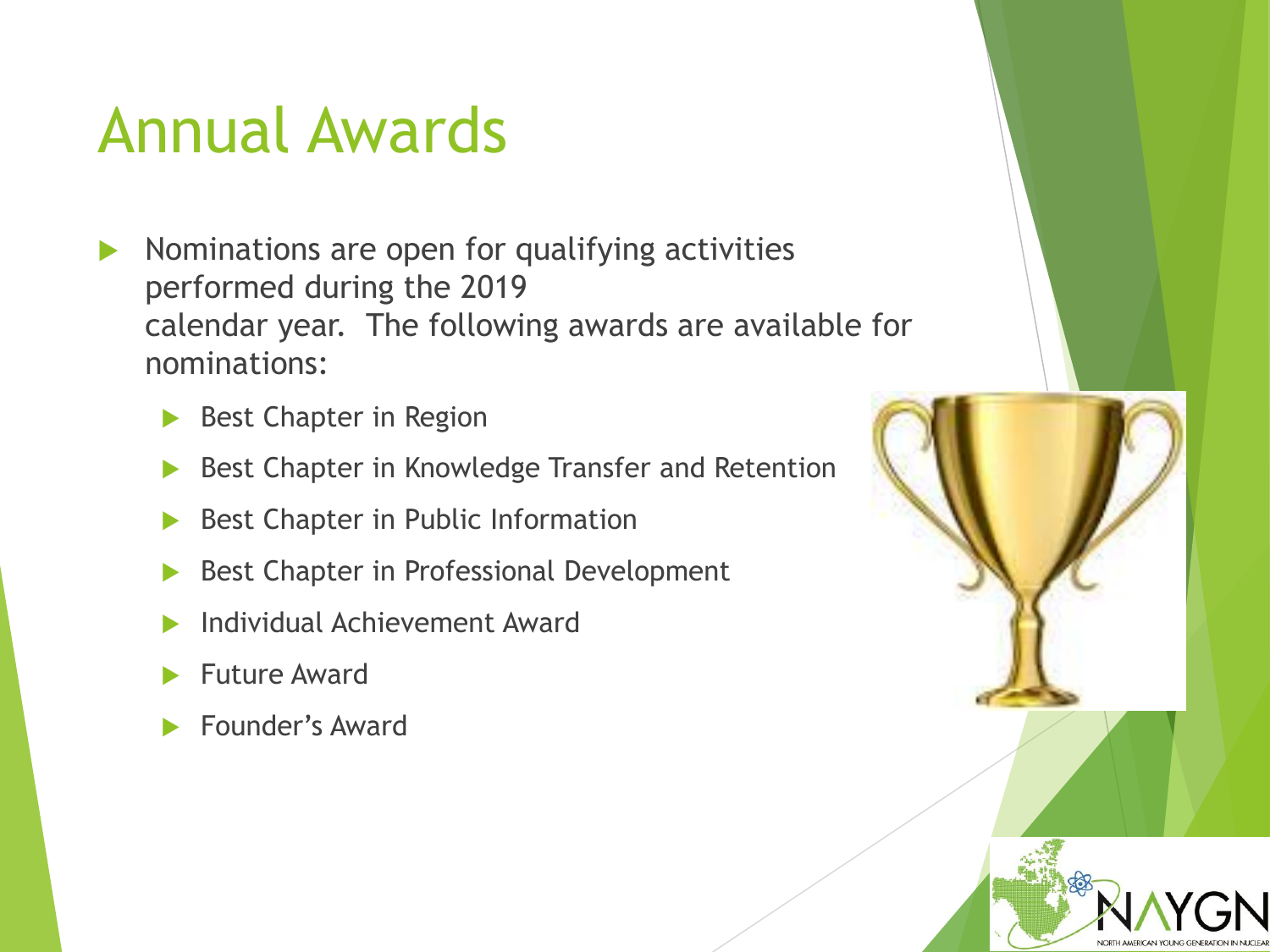#### Annual Awards

Nominate here: <https://www.surveymonkey.com/r/BZQ9T89>

Nominations will be open through *February 29, 2020*.

Nominate a member of your chapter and make sure to *nominate your Chapter!*

Past annual award winners are on the website: [https://naygn.org/committees/awards/](https://urldefense.com/v3/__https:/naygn.org/committees/awards/__;!!KQQRbYJqkXCDY_8FAQ!U8F28wzfdBzgBlu4hypJ7G0lEABxHO5_vzqsOFJAxPY5-QUPQZn-0iKZtMstDlfqigTAN6pKwhIT$) Full information on the types of Awards is available at [http://naygn.org/committees/awards/](https://urldefense.com/v3/__http:/naygn.org/committees/awards/__;!!KQQRbYJqkXCDY_8FAQ!U8F28wzfdBzgBlu4hypJ7G0lEABxHO5_vzqsOFJAxPY5-QUPQZn-0iKZtMstDlfqigTANz6N3zbL$). Any questions, please contact [awards@naygn.org](mailto:awards@naygn.org)

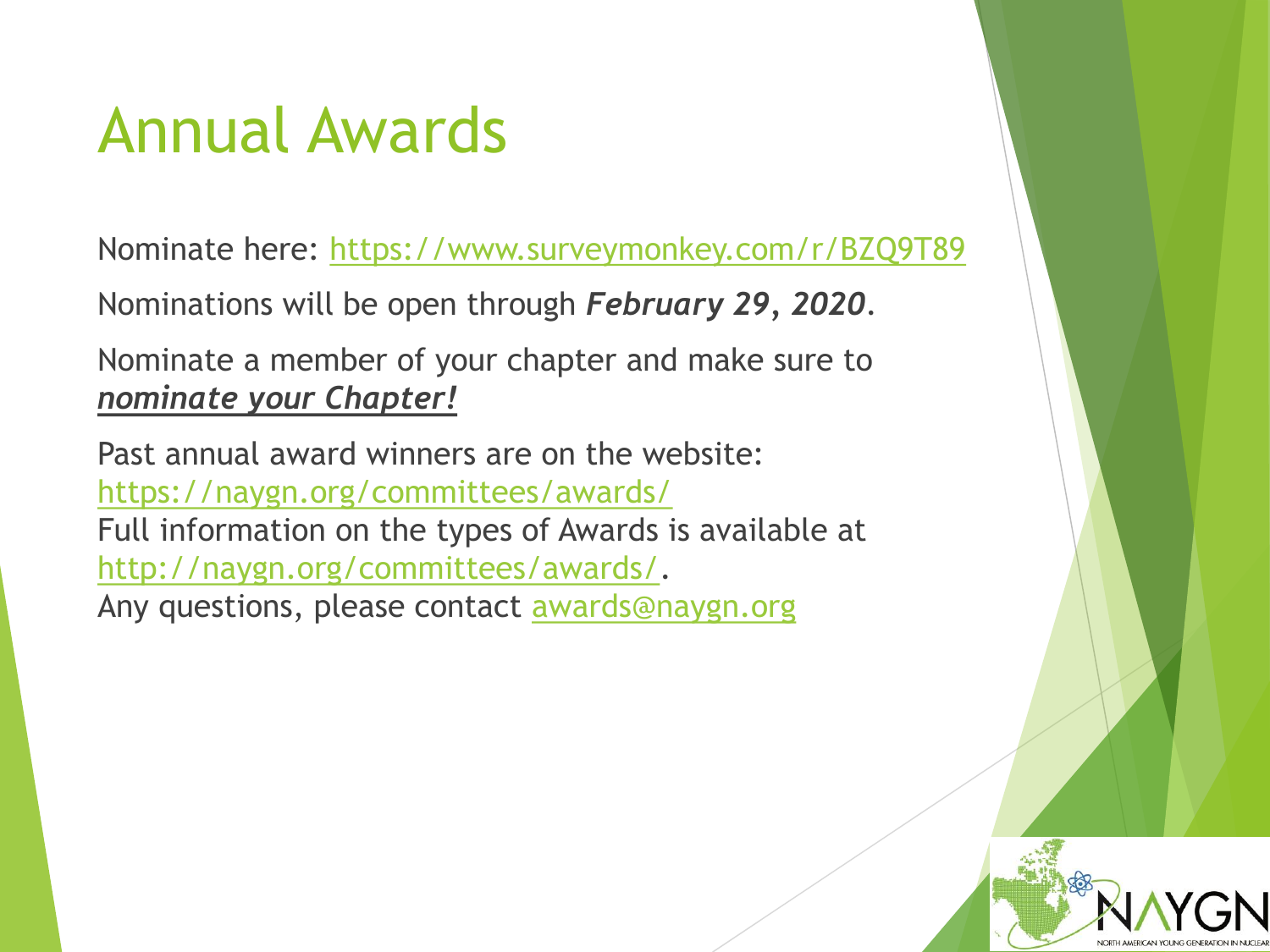# Strategic Plan

#### Key focuses

- Strengthening NAYGN's Industry Relationship
- Improving the member experience
- Fortifying NAYGN's Organizational Health

We encourage you to check out this plan and provide us with any feedback you may have:

https://naygn.org/wp-

[content/uploads/2020/01/Strategic-Plan-2020.pdf](https://urldefense.com/v3/__https:/naygn.org/wp-content/uploads/2020/01/Strategic-Plan-2020.pdf__;!!KQQRbYJqkXCDY_8FAQ!U8F28wzfdBzgBlu4hypJ7G0lEABxHO5_vzqsOFJAxPY5-QUPQZn-0iKZtMstDlfqigTAN2eDNEUV$)

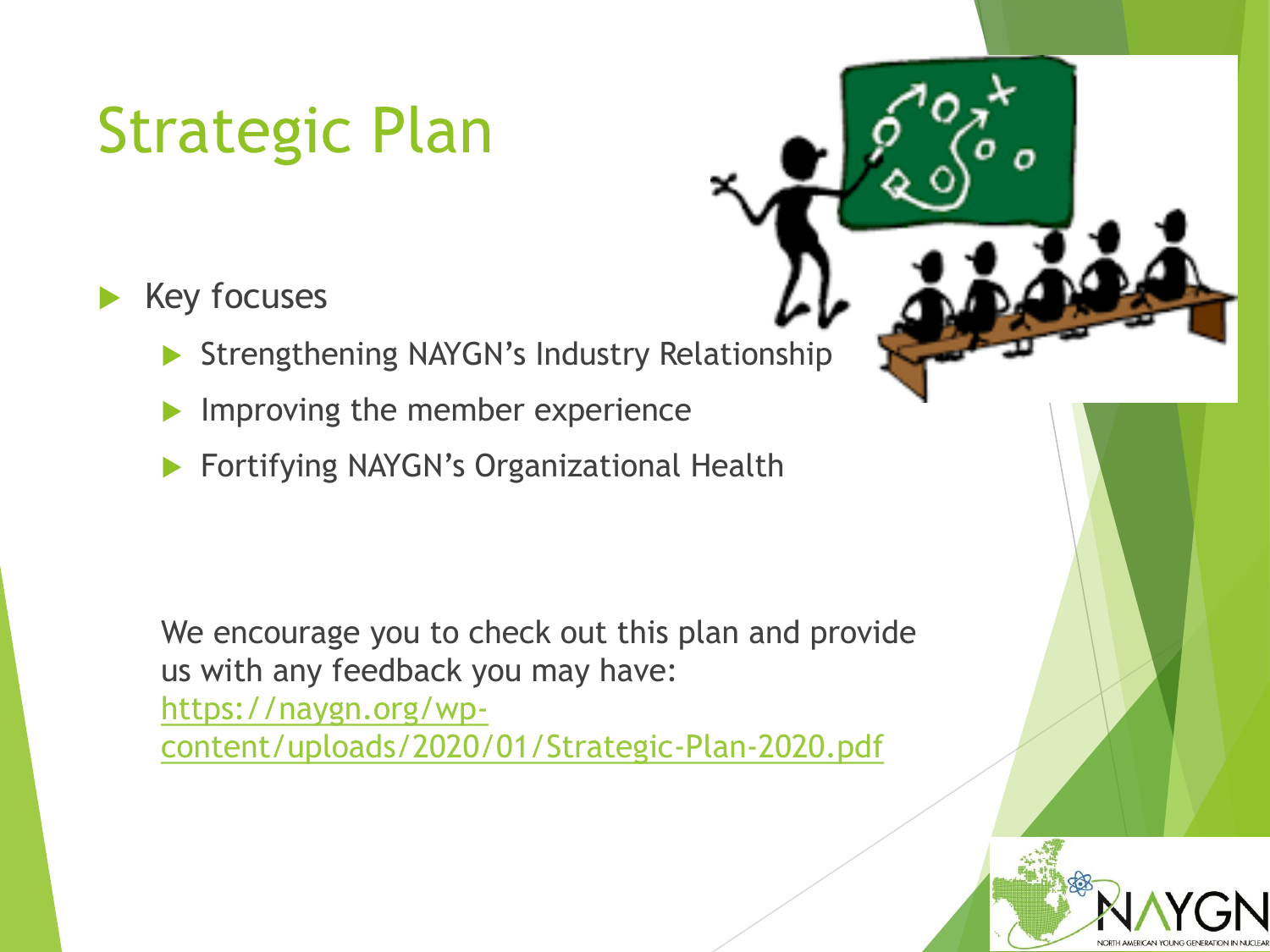#### PD - NAYGN Book Club





You are invited to kick off 2020 with the NAYGN Professional **Development Book Club!** 

During the first quarter of 2020, we will be reading and discussing How to Fail at Almost Everything and Still Win Big by Scott Adams.

#### **STARTING JANUARY 23RD Discussing Chapters 1-13**

The NAYGN Professional Development committee will be hosting a book club webinar once a month starting in January 2020. Each quarter a new book will be selected and discussed. We hope you join our webinar series as a chapter or on an individual basis. Be on the lookout for your Webex Webinar invitation!

Email pd@naygn.org for more information.



 Q1 2020 reading "How to Fail at Almost Everything and Still Win Big"

- First webinar: TOMORROW
	- $\blacktriangleright$  1 PM eastern
- **Email [pd@naygn.org](mailto:pd@naygn.org) with** questions, or missed the invite



Great gift idea for your NAYGN friends!

https://www.amazon.com/How-Fail-Almost-Everything-Still-ebook/dp/B00C00FBA4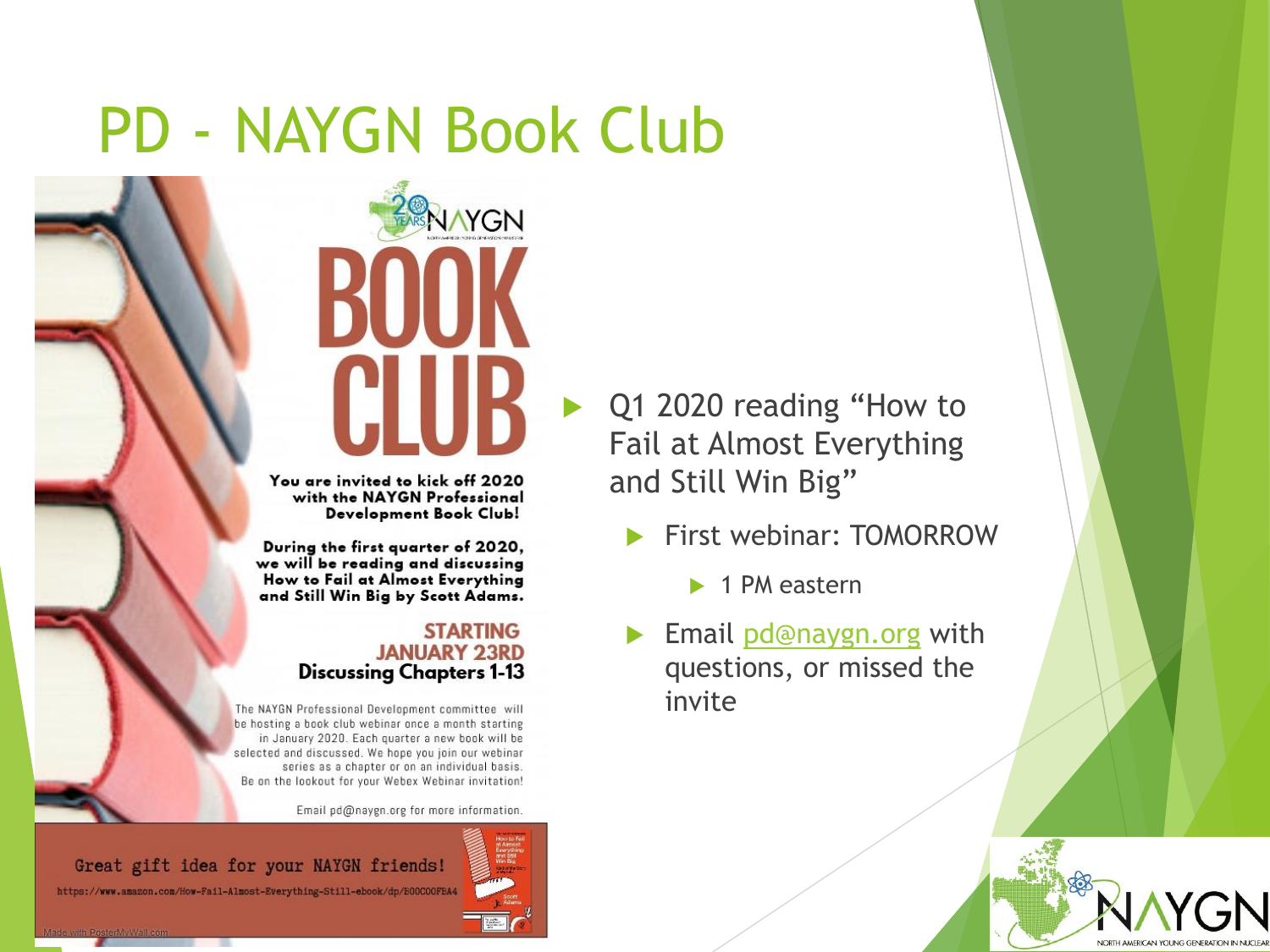## PI – Social Media Contest

- In partnership with Generation Atomic and ANS YMG
- Theme of the contest is, "*Nuclear on the Human Scale*" (think football fields, coke cans, etc.)
- Full details in membership email sent Dec 17th
- Deadline to submit is Feb 14th and there are \$1000 in prizes
- You can submit a meme, video, or infographic to #FallInLoveWithU on any social platform

**SOCIAL MEDIA** ANTI-NUCLEAR POWER MEI **CONTEST S1000 IN PRIZES HREE WAYS TO WIN NAYGN** 70U ARE GETTING **@ANS YMG GENERATION SECTIONIC** SCIENCE TEXTROOK TH THEME: **NUCLEAR ON THE** 

**SUBMIT TO FB, TWITTER OR** INSTAGRAM W/ HASHTAG #FallInLoveWithU

OR SUBMIT TO bit.ly/fallInlovewithu

**HUMAN** 

**SCALE** 

**DEADLINE: FEBRUARY 14** 

#### **INFOGRAPHIC**

VIDEO



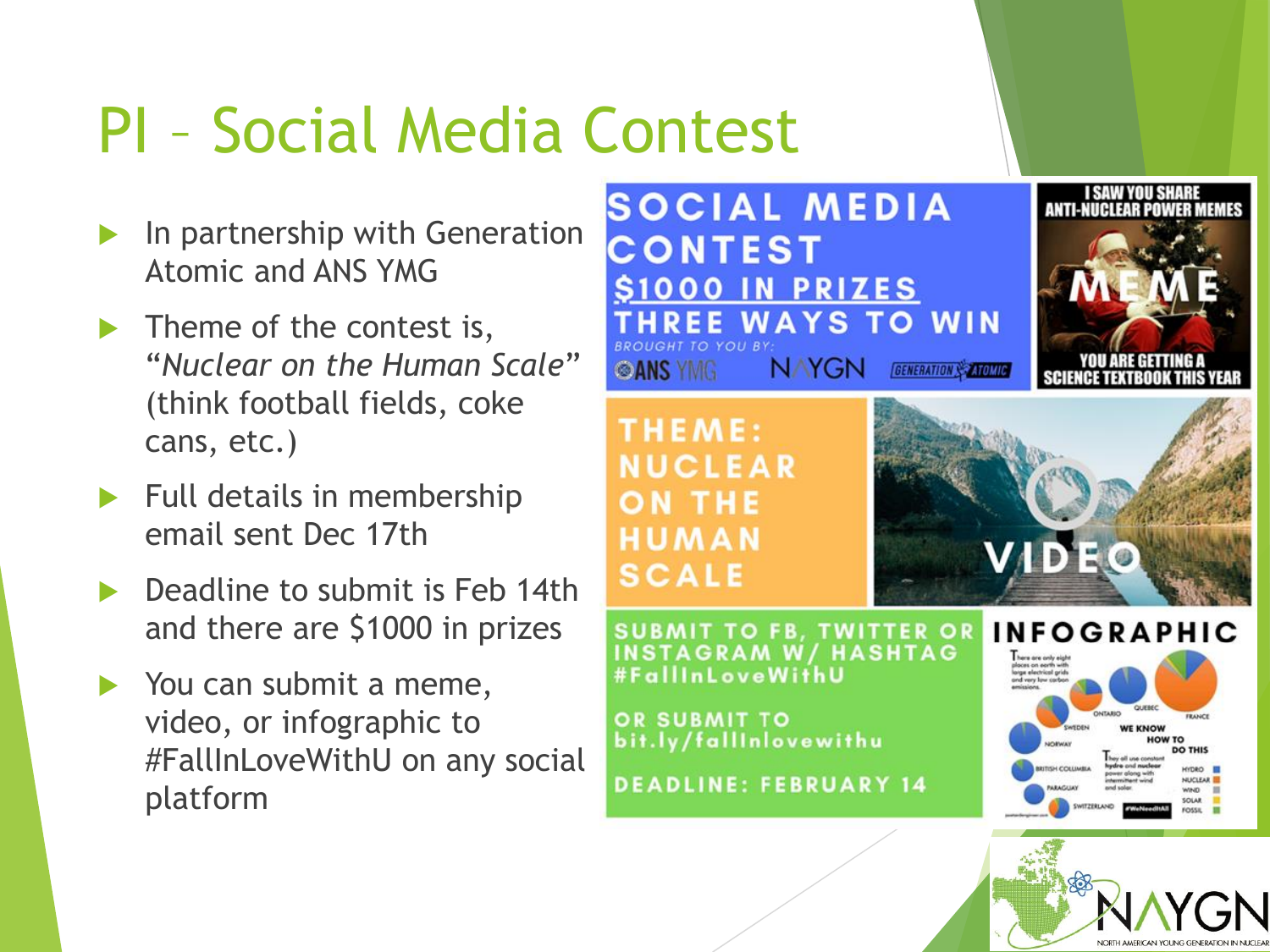## Communications & Best **Practices**

- ▶ Had a great event? Is your chapter up to something cool?
- Submit an event summary and pictures to [communications@naygn.org](mailto:communications@naygn.org) to be featured in the Go Nuke article.
- And/or [engagement@naygn.org](mailto:engagement@naygn.org) to have
- And/or to [USA@naygn.org](mailto:USA@naygn.org) and [Canada@naygn.org](mailto:Canada@naygn.org) to be shared on the next LCL call.